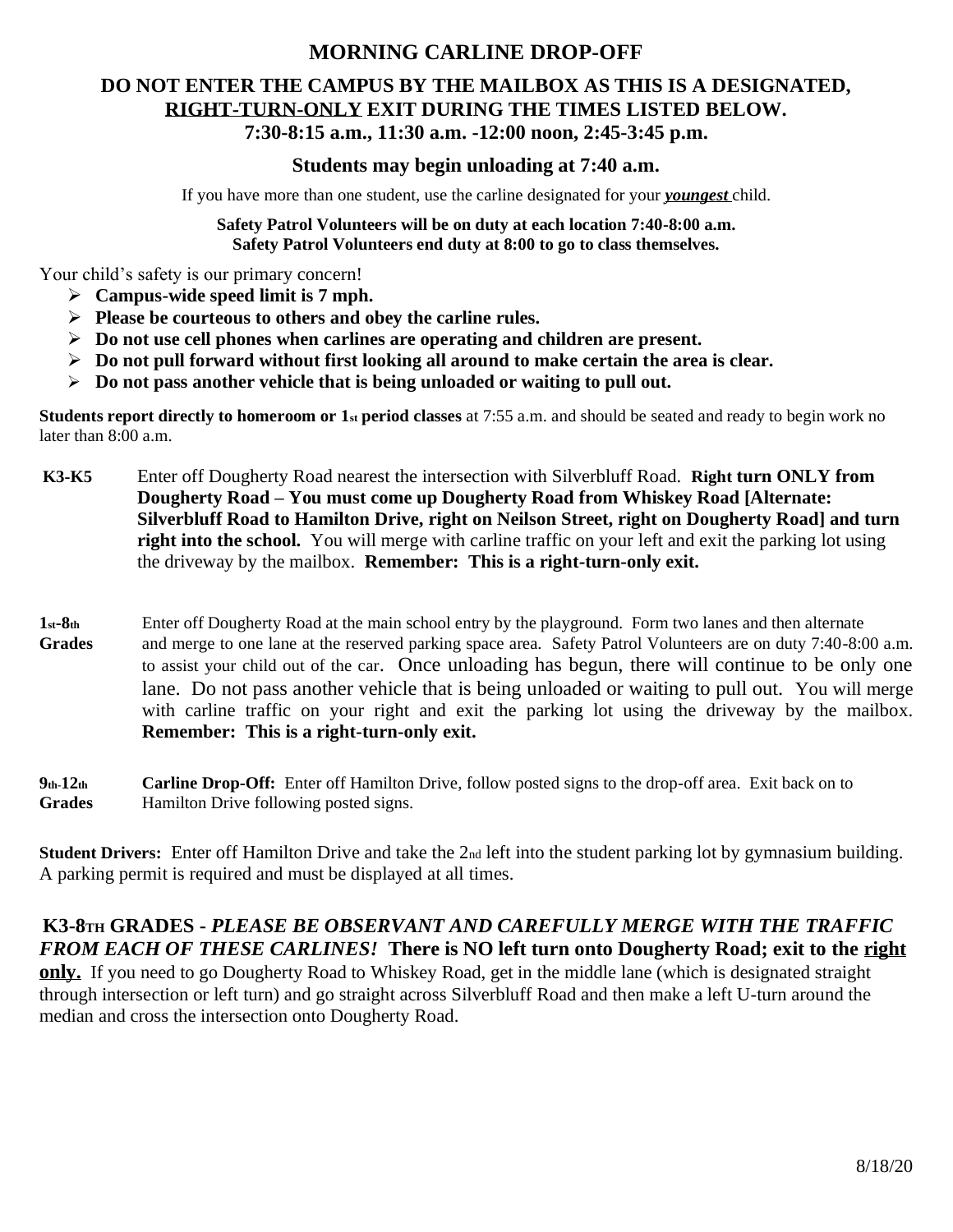# **11:45 CARLINE PICK-UP FOR K3 AND K4**

## **DO NOT ENTER THE CAMPUS BY THE MAILBOX AS THIS IS A DESIGNATED, RIGHT-TURN-ONLY EXIT DURING THE TIMES LISTED BELOW. 7:30-8:15 a.m., 11:30 a.m. -12:00 noon, 2:45-3:45 p.m.**

Carlines will run 11:45-12:00 noon. Students remaining after 12:00 will be taken to Daycare. After 12:00 you must park in the Daycare parking area and enter at the Daycare entrance.

Your child's safety is our primary concern!

- ➢ **Campus-wide speed limit is 7 mph.**
- ➢ **Please be courteous to others and obey the carline rules.**
- ➢ **Do not walk up to the carline area and pick your child up.**
- ➢ **Do not use cell phones when carlines are operating and children are present.**
- ➢ **Do not pull forward without first looking all around to make certain the area is clear.**
- ➢ **Do not pass another vehicle that is being loaded or waiting to pull out.**
- ➢ **Use the color-coded, laminated cards to help the teachers quickly determine who is being picked up.**

Enter off Dougherty Road nearest the intersection with Silverbluff Road. **Right turn ONLY from Dougherty Road – You must come up Dougherty Road from Whiskey Road [Alternate: Silverbluff Road to Hamilton Drive, right on Neilson Street, right on Dougherty Road] and turn right into the school.**

Form one lane along the walkway. Teachers will load students in the cars at the end of Building 3. You will exit the parking lot using the driveway by the mailbox.

**There is NO left turn onto Dougherty Road; exit to the right only.** If you need to go Dougherty Road to Whiskey Road, get in the middle lane (which is designated straight through intersection or left turn) and go straight across Silverbluff Road and then make a left U-turn around the median and cross the intersection onto Dougherty Road.

#### *REMEMBER:*

- No U-Turn in the parking lot.
- No left turns out of the driveway
- Use only the designated entrance to enter the campus.
- Use only the designated exit to leave the campus.
- Do not pass other vehicles that are being loaded or waiting to pull out.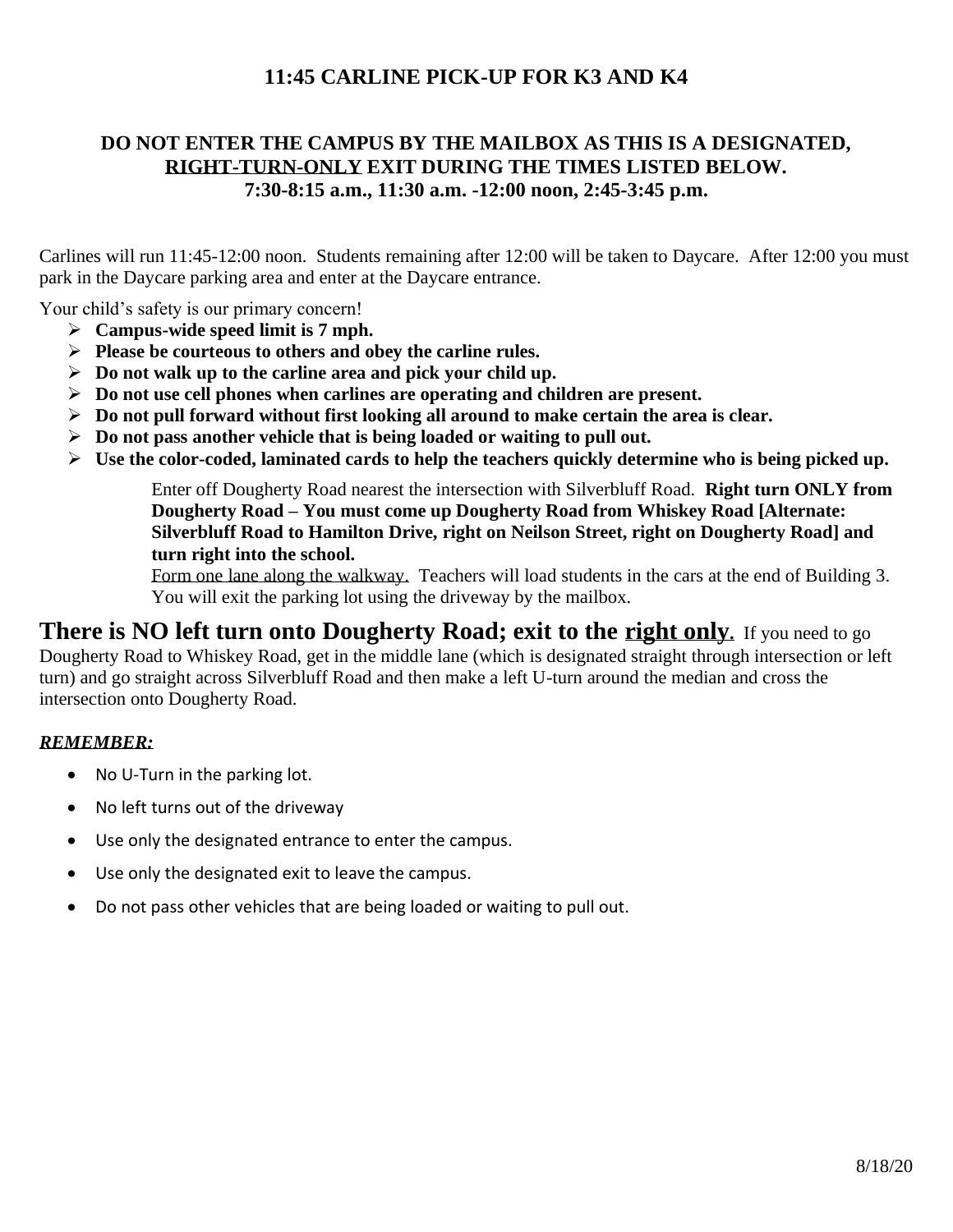# **3:00 CARLINE PICK-UP for K5 -7th Grades Dismissal**

## **DO NOT ENTER THE CAMPUS BY THE MAILBOX AS THIS IS A DESIGNATED, RIGHT-TURN-ONLY EXIT DURING THE TIMES LISTED BELOW. 7:30-8:15 a.m., 11:30 a.m. -12:00 noon, 2:45-3:45 p.m.**

*For siblings and/or carpoolers dismissed at the same time, carlines are based on the youngest child. Siblings and/or carpoolers of students dismissed at 3:20 will report to the Library awaiting the later dismissal time and will then be in the designated carline of the youngest student dismissed at 3:20.*

Carlines will run 3:00-3:15 p.m. Students remaining after 3:15 p.m. will be taken to Daycare. After 3:15 you must park in the Daycare parking area and enter at the Daycare entrance.

- ➢ **Campus-wide speed limit is 7 mph.**
- ➢ **Please be courteous to others and obey the carline rules.**
- ➢ **Do not walk up to the carline area and pick your child up.**
- ➢ **Do not use cell phones when carlines are operating and children are present.**
- ➢ **Do not pull forward without first looking all around to make certain the area is clear.**
- ➢ **Do not pass another vehicle that is being loaded or waiting to pull out.**
- ➢ **Use the color-coded, laminated cards to help the teachers quickly determine who is being picked up.**

#### **K5 – 2nd Grades:**

Enter off Dougherty Road at the main school entry by the playground. Form two lanes and then alternate and merge to one lane at the reserved parking space area. **Please do not block the reserved parking and/or visitor's parking spaces while waiting for school to dismiss.** When school is dismissed and the classes have come outside, please pull up to the area where a teacher will assist your child into the car. Once loading has begun, there will continue to be only one lane. Do not pass another vehicle that is being loaded or waiting to pull out. You will merge with carline traffic on your right and exit the parking lot using the driveway by the mailbox. **Remember: This is a right-turn-only exit.**

#### **3rd – 5th Grades:**

Enter off Dougherty Road nearest the intersection with Silverbluff Road. **Right turn ONLY from Dougherty Road – You must come up Dougherty Road from Whiskey Road [Alternate: Silverbluff Road to Hamilton Drive, right on Neilson Street, right on Dougherty Road] and turn right into the school.**

Form two lanes up to the clearing between buildings 2 and 3. Once the teachers come out with the students, you will be directed to the loading area. You will merge with carline traffic on your left and exit the parking lot using the driveway by the mailbox. **Remember: This is a right-turn-only exit.**

**There is NO left turn onto Dougherty Road; exit the parking lot to the right only.** If you need to go Dougherty Road to Whiskey Road, get in the middle lane (which is designated straight through intersection or left turn) and go straight across Silverbluff Road and then make a left U-turn around the median and cross the intersection onto Dougherty Road.

#### **6th-7th Grades:**

Enter off Hamilton Drive and enter the parking lot beside the multi-purpose building. Exit back on to Hamilton Drive following posted signs.